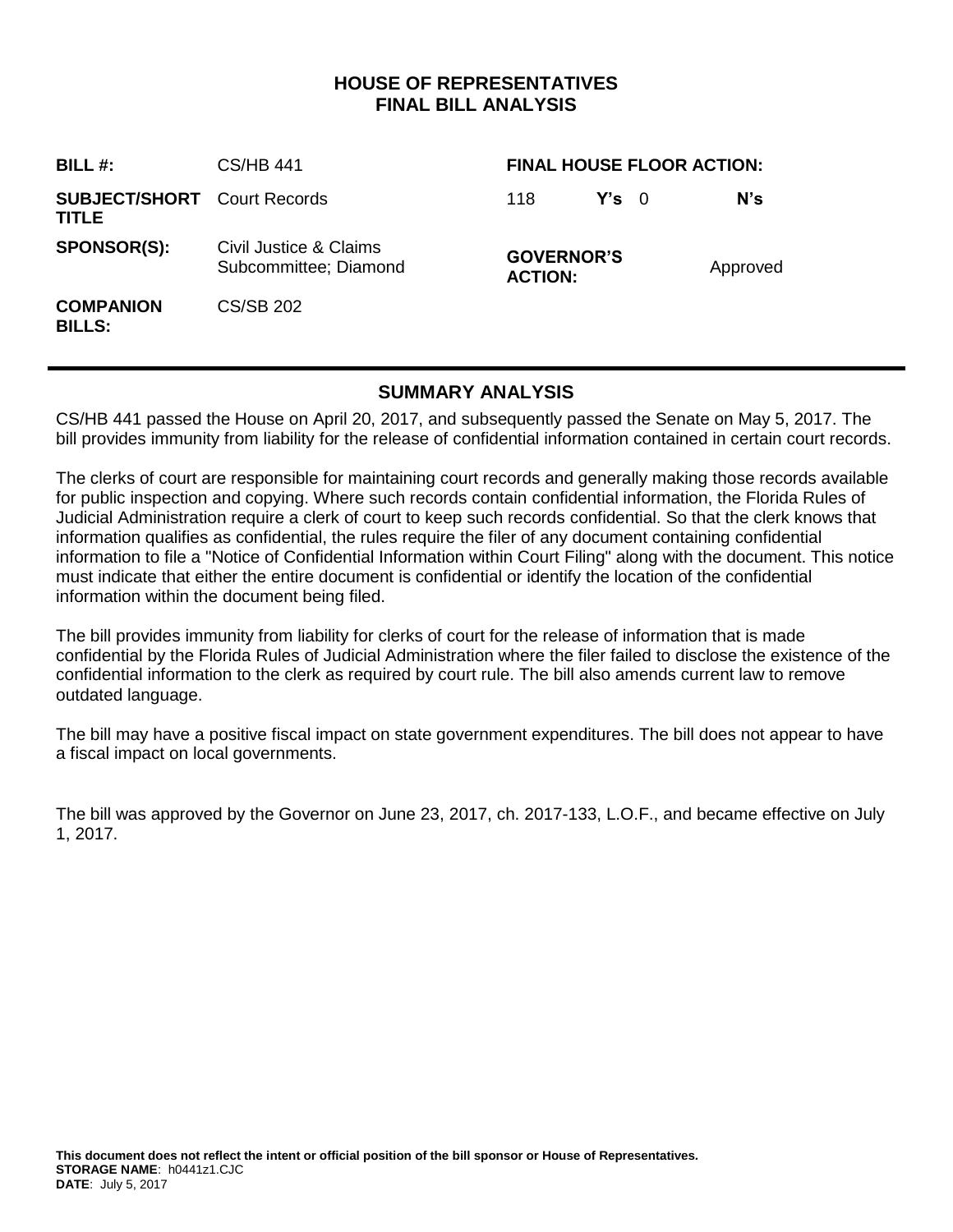## **I. SUBSTANTIVE INFORMATION**

#### A. EFFECT OF CHANGES:

### **Current Law**

The Florida Constitution provides every person the right to inspect or copy any public record made or received in connection with the official business of any public body, officer, or employee of the state, or of persons acting on their behalf.<sup>1</sup> This right to access public records includes records made or received by legislative, executive, and judicial branches of government.<sup>2</sup>

A clerk of court is a custodian of public records. As custodian, clerks are required to provide access to and copies of public records. Certain records are confidential or exempt<sup>3</sup> from disclosure under public records laws, including personal information of certain individuals such as law enforcement personnel, firefighters, justices and judges, state attorneys, magistrates, and others as specified by statute.<sup>4</sup> A clerk of court, as the custodian of public records, is responsible for maintaining official records and court records that may be confidential or exempt.

#### *Court Records and Confidential Information*

An official record is recorded by the clerk as part of a general series called "Official Records" and includes such documents as court orders, mortgages, deeds, notices of levy, tax warrants, and liens.<sup>5</sup>

Florida Rule of Judicial Administration 2.420(d) sets out procedures for determining confidentiality of court records. It requires filers and allows parties and affected non-parties to file a "Notice of Confidential Information within Court Filing," which triggers a review by the clerk of the court and a process to temporarily or permanently maintain the information as confidential.<sup>6</sup> Once the form notice is filed, the clerk of court must review filings identified as containing confidential information to determine whether the information is facially subject to confidentiality.<sup>7</sup>

For court records filed with the clerk of court on and after January 1, 2012, the clerk must maintain any social security numbers and financial account numbers in those records as confidential and exempt from disclosure under public records law.<sup>8</sup> Clerks are not liable for inadvertently releasing social security, bank account, charge, debit, and credit card numbers found in court records that were filed before January 1, 2012.<sup>9</sup> However, a person whose social security number or financial account number is contained in an older record, or his or her attorney or legal guardian, may request that the clerk redact the numbers from the record.<sup>10</sup>

 1 Fla. Const. art. I, s. 24(a).

<sup>2</sup> *Id*.

 $3$  There is a difference between records the Legislature designates as exempt from public record requirements and those the Legislature designates as *confidential* and exempt. A record classified as exempt from public disclosure may be disclosed under certain circumstances. *See WFTV, Inc. v. The School Board of Seminole*, 874 So.2d 48 (Fla. 5th DCA 2004), review denied 892 So.2d 1015 (Fla. 2004); *City of Riviera Beach v. Barfield*, 642 So.2d 1135 (Fla. 4th DCA 2004); and *Williams v. City of Minneola*, 575 So.2d 687 (Fla. 5th DCA 1991). If the Legislature designates a record as confidential and exempt from public disclosure, the record may not be released by the custodian of public records to anyone other than the persons or entities specifically designated in statute. *See* 85-62 Fla. Op. Att'y Gen. (1985).  $4$  S. 119.071(3)(d), F.S.

<sup>5</sup> S. 28.222(2) and (3), F.S.

 $6$  Fla. R. Jud. Admin. 2.420(d)(2).

 $7$  Fla. R. Jud. Admin. 2.420(d)(2)(B).

 $^8$  S. 119.0714(2)(e), F.S.

 $^9$  S. 119.0714(2)(d), F.S.

<sup>10</sup> *See* s. 119.0714(2), F.S.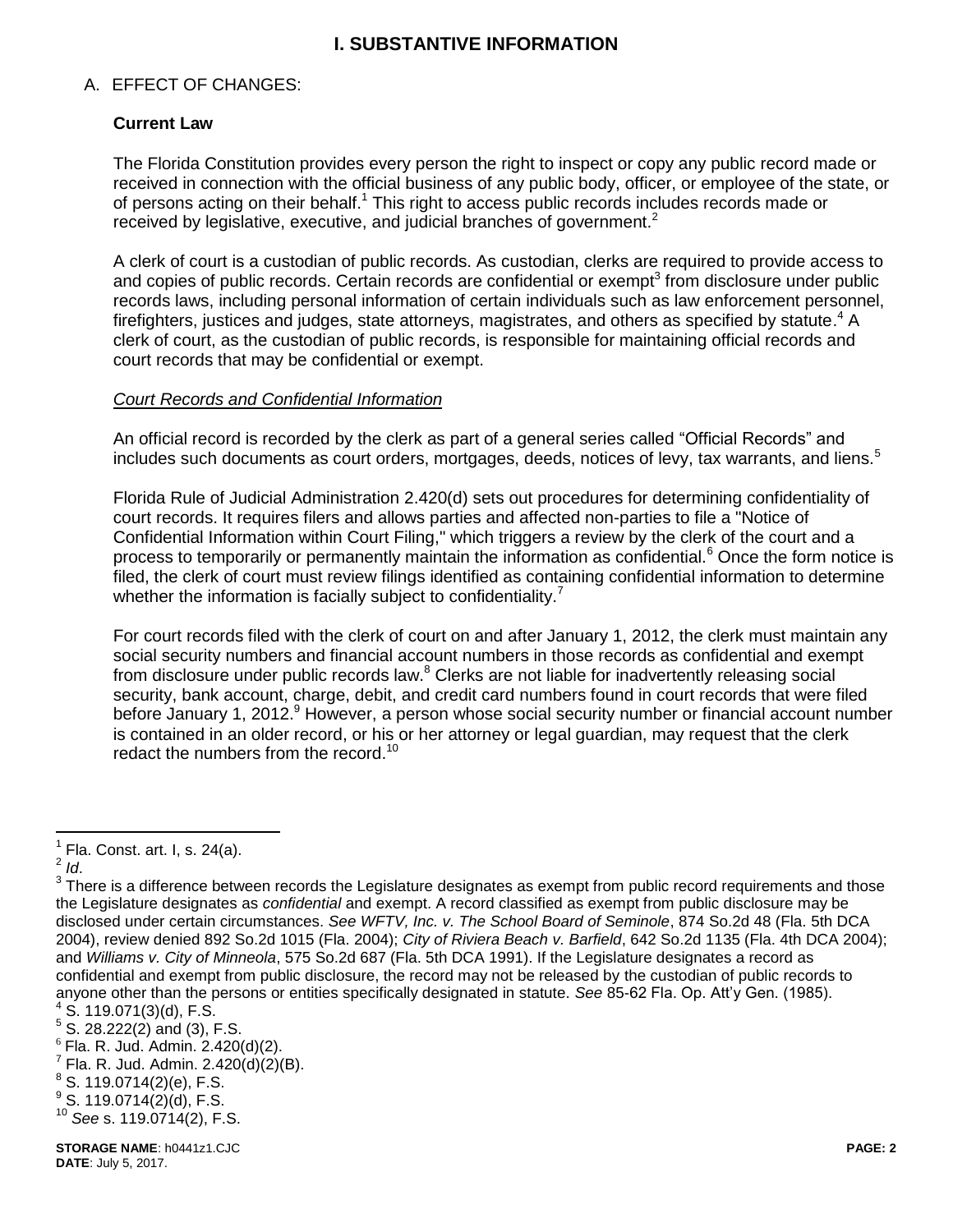Rule 2.420(d)(1)(B) of the Florida Rules of Judicial Administration requires the clerk of the court to designate and maintain the confidentiality of the following records or information, which are exempt from disclosure under existing law:

- Chapter 39, F.S., records relating to dependency matters, termination of parental rights, guardians ad litem, child abuse, neglect, and abandonment (ss. 39.0132(3) and (4)(a), F.S).
- Adoption records (s. 63.162, F.S).
- Social Security, bank account, charge, debit, and credit card numbers (s. 119.0714(1)(i)-(j) and  $(2)(a)-(e)$ , F.S.).
- HIV test results and the identity of any person upon whom an HIV test has been performed (s. 381.004(2)(e), F.S.).
- Records, including test results, held by the Department of Health or its authorized representatives relating to sexually transmissible diseases (s. 384.29, F.S.).
- Birth records and portions of death and fetal death records (ss. 382.008(6) and 382.025(1), F.S.).
- Information that can be used to identify a minor petitioning for a waiver of parental notice when seeking to terminate pregnancy (s. 390.01116, F.S.).
- Clinical records under the Baker Act (s. 394.4615(7), F.S.).
- Records of substance abuse service providers which pertain to the identity, diagnosis, and prognosis of and service provision to individuals (s. 397.501(8), F.S.).
- Clinical records of criminal defendants found incompetent to proceed or acquitted by reason of insanity (s. 916.107(8), F.S.).
- Estate inventories and accountings (s. 733.604(1), F.S.).
- The victim's address in a domestic violence action on petitioner's request (s. 741.30(3)(b), F.S.).
- Protected information regarding victims of child abuse or sexual offenses (ss. 119.071(2)(h) and 119.0714(1)(h), F.S.).
- Gestational surrogacy records (s. 742.16(9), F.S.).
- Guardianship reports, orders appointing court monitors, and orders relating to findings of no probable cause in guardianship cases (ss. 744.1076 and 744.3701, F.S.).
- Grand jury records (ss.  $905.17$  and  $905.28(1)$ , F.S.).
- Records acquired by courts and law enforcement regarding family services for children (s. 984.06(3)-(4), F.S.).
- Juvenile delinquency records (ss. 985.04(1) and 985.045(2), F.S.).
- Records disclosing the identity of persons subject to tuberculosis proceedings and records held by the Department of Health or its authorized representatives relating to known or suspected cases of tuberculosis or exposure to tuberculosis (ss. 392.545 and 392.65, F.S.).
- Complete presentence investigation reports (Fla. R. Crim. P. 3.712).
- Forensic behavioral health evaluations under ch. 916, F.S. (s. 916.1065, F.S.).
- Eligibility screening, substance abuse screening, behavioral health evaluations, and treatment status reports for defendants referred to or considered for referral to a drug court program (s. 397.334(10)(a), F.S.).

Similarly, Rule 2.425, of the Florida Rules of Judicial Administration, relates to the minimization of filing sensitive information. Under this rule, designated sensitive information is formatted to limit the amount of confidential information filed with a court. In relevant part, the rule, unless authorized by statute, rule of court, or court order provides that court filings should not contain any portion of an individual's:

- Social security number,
- Bank account number,
- Credit card account number,
- Charge account number, or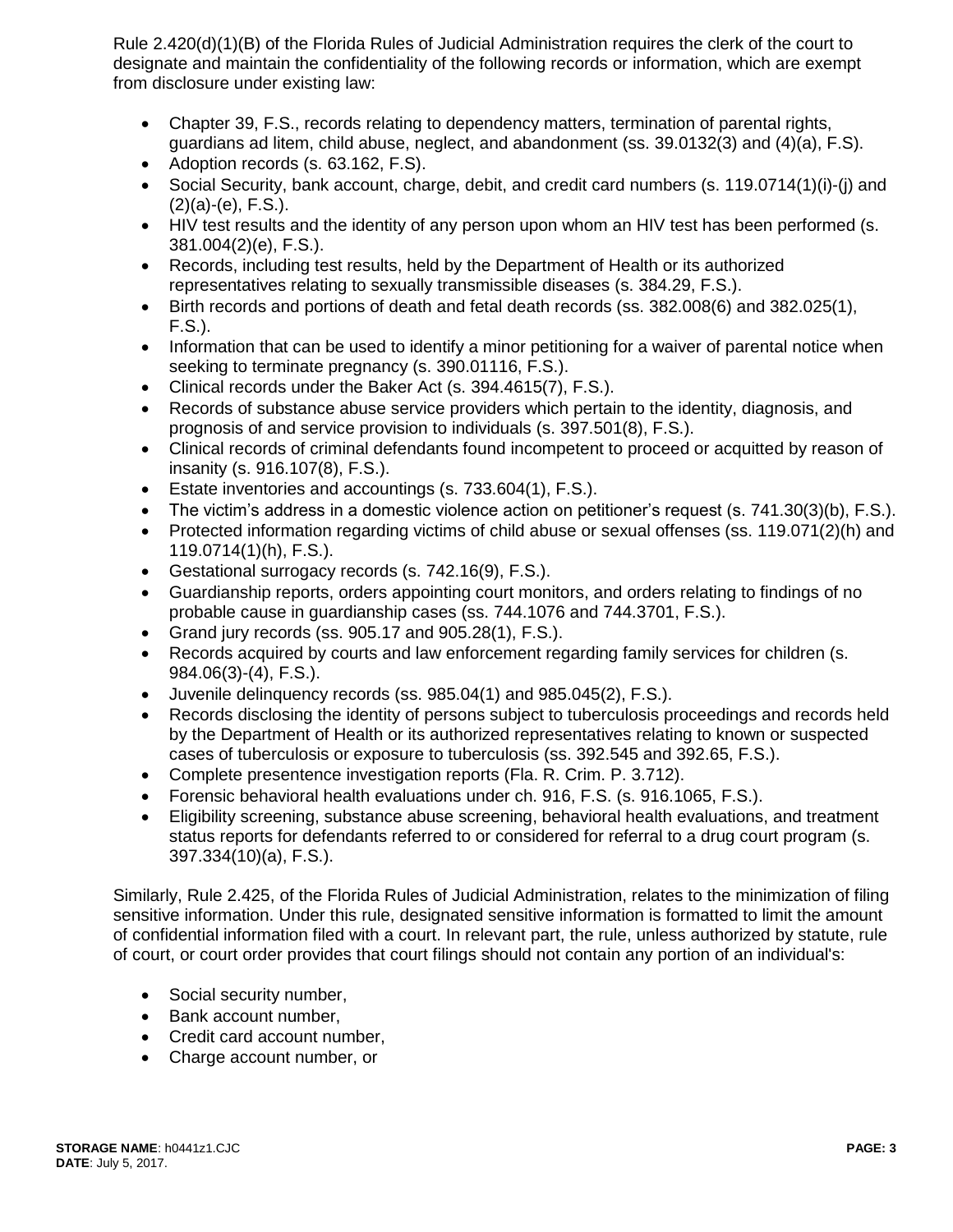Debit account number.<sup>11</sup>

Rule 2.515 of the Florida Rules of Judicial Administration requires every document of a party represented by an attorney be signed by at least one attorney of record. The attorney's signature constitutes a certificate by the attorney that, among other things, the document contains no confidential or sensitive information or that any such information has been protected by identifying the confidential or sensitive information in accordance with the requirements of the Florida Rules of Judicial Administration.<sup>12</sup>

### *Clerks of Court Liability*

Clerks also enjoy immunity from liability under common law. This may be in the form of either judicial immunity or qualified immunity.

The doctrine of judicial immunity insures that judges are immune from liability for damages for acts committed within their judicial jurisdiction and is essential to the preservation of an independent judiciary.<sup>13</sup> Judges enjoy absolute immunity for acts performed in the course of their judicial capacities unless they clearly act without jurisdiction.<sup> $14$ </sup> This doctrine has been extended to quasi-judicial officials, such as a clerk of court, performing judicial acts.<sup>15</sup> In Florida, judicial immunity applies to all forms of suits against judicial officials, not just suits for money damages.<sup>16</sup>

Acts or omissions by a government official that are not protected by absolute immunity, such as judicial immunity, may be protected by qualified immunity.<sup>17</sup> The central purpose of qualified immunity is to protect public officials from undue interferences with their duties and from potentially disabling threats of liability. The doctrine insulates government officials from personal liability for money damages for actions taken pursuant to their discretionary authority insofar as their conduct does not violate clearly established statutory or constitutional rights of which a reasonable person would have known.

Qualified immunity applies to all except the plainly incompetent or those who knowingly violate the law and turns upon the objective legal reasonableness of the official's action assessed in light of the legal rules that were clearly established at the time when the action was taken. To abrogate or limit a government official's immunity, a statute must be clear.<sup>18</sup>

## **Effect of Proposed Changes**

The bill provides that a clerk of court is not liable if confidential information is disclosed due to the filer's failure to disclose the existence of the confidential information to the clerk, as required by the Florida Rules of Judicial Administration.

The bill also removes outdated language.

 $11$ Fla. R. Jud. Admin. 2.425(a)(3).

 $12$  Fla. R. Jud. Admin. 2.515(a)(4).

<sup>13</sup> *Berry v. State*, 400 So.2d 80, 82–83 (Fla. 4th DCA 1981).

<sup>14</sup> *Id.* at 83.

<sup>15</sup> *See Zoba v. City of Coral Springs*, 189 So.3d 888 (Fla. 4th DCA 2016); *see also Fong v. Forman*, 105 So.3d 650 (Fla. 4th DCA 2013).

<sup>16</sup> *Fuller v. Truncale*, 50 So.3d 25, 30 (Fla. 1st DCA 2010).

<sup>&</sup>lt;sup>17</sup> "Qualified Immunity" is defined to mean "[i]mmunity from civil liability for a public official who is performing a

discretionary function, as long as the conduct does not violate clearly established constitutional or statutory rights." *Black's Law Dictionary* 643 (9th ed. abr., 2010).

<sup>18</sup> *Bates v. St. Lucie County Sheriff's Office*, 31 So.3d 210, 213 (Fla. 4th DCA 2010).